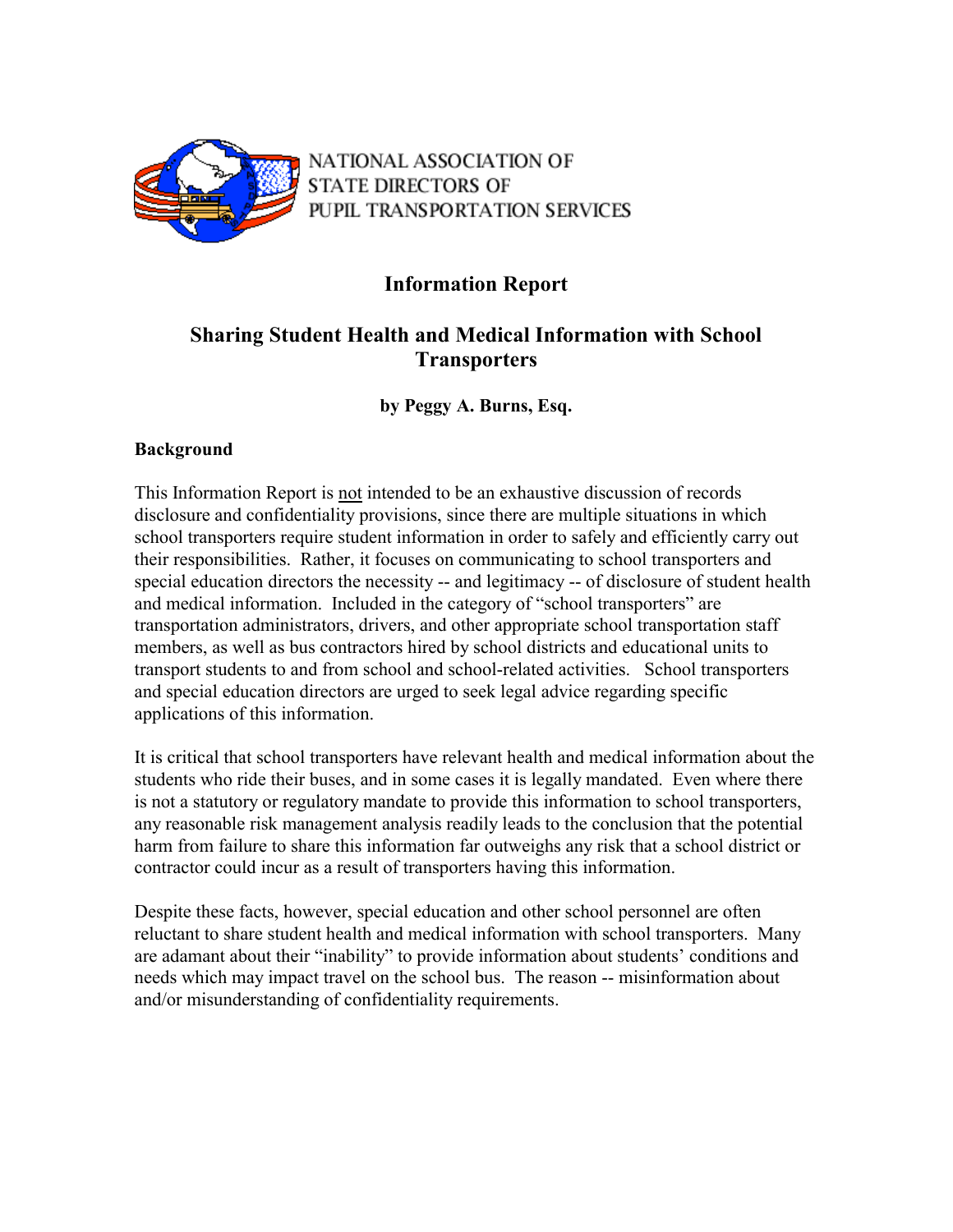## **Questions**

- Can school transporters legally receive health and medical information about students who ride their buses?
- What factors should be considered in determining whether transportation personnel, special education personnel, medical personnel and parents should collaborate to accomplish this sharing of information?
- What are the prerequisites to the sharing of student health information with school transporters?
- How can compliance with these prerequisites be achieved?

## **Discussion**

## *Application of relevant statutory and regulatory information.*

Several clear, guiding principles emerge from an understanding of applicable law, especially the Regulations implementing Part B of the Individuals with Disabilities Education Act (hereafter, "IDEA"), and the Family Educational Rights and Privacy Act of 1974 (hereafter, "FERPA.")

# **Principle 1 -- Rationale for Disclosure**

When transportation is provided as a related service to a special education student -- that is, because transportation is necessary for the child to access Individualized Education Program (IEP) services -- then transporters are related service providers. [See IDEA Regulations (hereafter "Regs"), Section 300.24.] Under such circumstances, the school district *must* provide necessary information to school transporters. That information includes setting forth the role of transportation personnel in meeting the unique needs of the child as identified in his/her IEP, and those "accommodations, modifications, and supports" identified in the child's IEP which relate in any way to the transportation environment. [See Regs., Section 300.342(b) (2) and (3).]

While the IDEA Regulations impose a mandatory duty on school districts when transportation is a related service, FERPA provides for broader permission to disclose information about a child under two situations: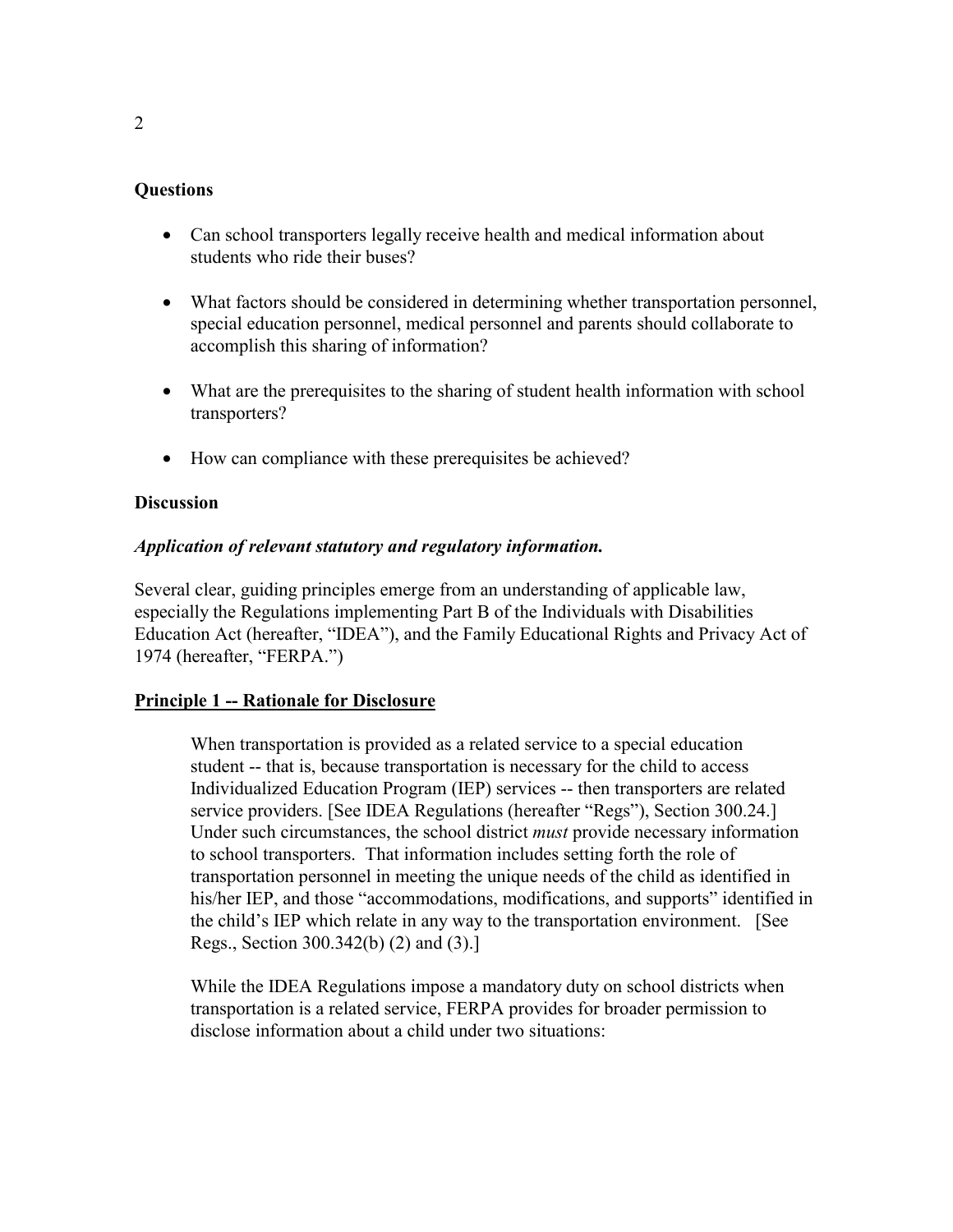(1) when a parent consents to the disclosure; or

(2) when "school officials" have a "legitimate educational interest," even when the district has not obtained such prior consent.

#### *Who is a school official with a legitimate educational interest?*

When FERPA was modified in 1996, a "Model Notification of Rights Under FERPA for Elementary and Secondary Institutions" was included in Appendix B. That Model Notification clearly demonstrates Congressional intent as to who might reasonably be entitled to receive student information:

"A **school official** is a person employed by the District as an administrator, supervisor, instructor or **support staff member**. . .; a person serving on the School Board; a **person or company with whom the District has contracted to perform a special task**. . ."

And, a school official has "a **legitimate educational interest** if the official needs to review an education record in order to fulfill his or her professional responsibility."

It is clear that school transporters meet this standard when student health and medical information is necessary to enable the safe and efficient transport of a student.

#### **Principle 2 -- Publication of List**

Under IDEA, school districts and contractors must publish a notice setting forth those staff members who will have access to student information. [See Regs., Sec. 300.572(d).] FERPA requires that school districts that share information with staff members or contractors, recognized as needing student information, specify "criteria" for determining who will receive such information and under what circumstances.

These requirements are easily met by including in student/parent handbooks a statement like the following, as suggested in Appendix B to FERPA:

"Federal law permits the school district to disclose personally identifiable information in the student's education records to 'school officials with legitimate educational interests.' School officials include persons employed by the district as an administrator, supervisor, teacher, or support staff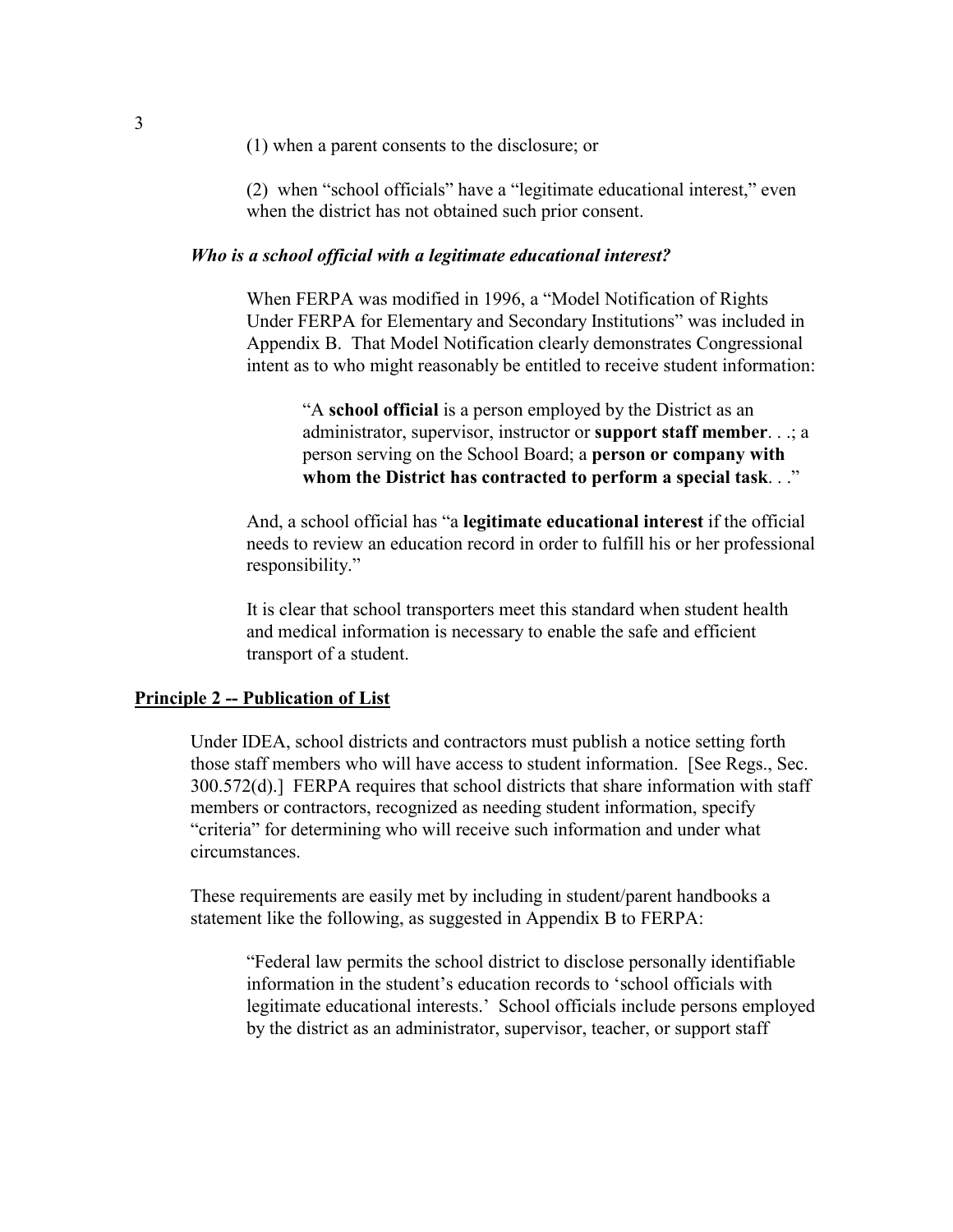member (including but not limited to. . .transportation personnel. . .);. . . .or a person, agency, or company with whom the District has contracted, or otherwise arranged to perform a special task or service. . . Such individuals have a legitimate educational interest if s/he needs to review an education record in order to fulfill his or her professional and/or official responsibility.

A legitimate educational interest also exists where the staff member or other individual works directly with students and needs to review education records to increase his/her awareness of steps necessary for the safety and welfare of students and staff members."

#### **Principle 3 – Confidentiality**

The IDEA Regulations recognize that confidentiality requirements apply to the provision of necessary student information to school district employees and school transportation contractors. These requirements do not prohibit disclosure, but merely impose on the "agency or institution that collects, maintains or uses personally identifiable information, or from which information is obtained" the duty to protect the confidentiality of such information "at collection, storage, disclosure and destruction stages." [See Regs., Sec. 300.572 (a).] This duty is further defined by the FERPA requirement that a school district share personally identifiable information from an education record only on the condition that the recipient of the information will not disclose the information to any other party without the prior consent of the parent or eligible student.

## **Principle 4 -- Training**

In order to receive student information which is otherwise confidential, school transporters must receive training -- like all other personnel who receive this information in the course of their job duties.

All related services personnel must be "trained," and the Official Commentary to Section 300.24 of the Regs specifically includes "bus drivers" among such personnel. The Regs further state that "all persons collecting or using personally identifiable information must receive training or instruction regarding" limitations imposed by IDEA and FERPA and state policies and procedures which implement the disclosure and confidentiality provisions of these federal laws. [See Regs., Section 300. 572 (c).]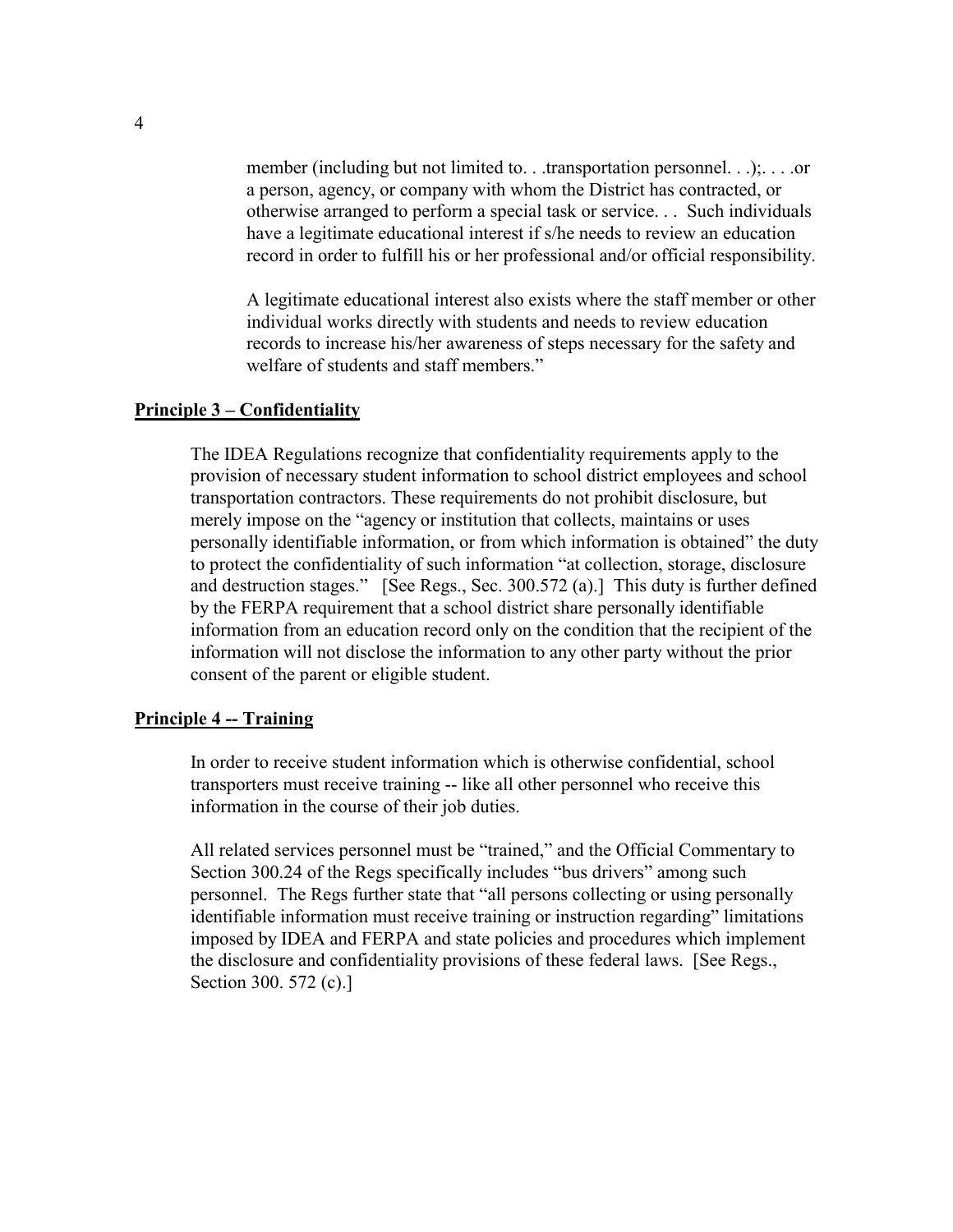# **The Bottom Line: Why Should School Districts Ensure That Pupil Transportation Official Have Access to Student Information?**

## *Participation in IEP Meetings.*

As indicated above, the duty to inform is mandatory under IDEA Regulations when school transportation is provided as a related service. School transporters are essential participants in the decision which must be made as to whether transportation is a related service for a particular child. Section 300.344 of the Regs. provides that a local education agency may include related services personnel as appropriate at the IEP meeting. Appendix A of the IDEA Regulations includes many useful questions and answers on this subject.

- The answer to Question 30 states: "... [I]t is appropriate for [related services] personnel] to be included if a particular related service is to be discussed as part of the IEP meeting."
- The answer to Question 33 states: "In determining whether to include transportation in a child's IEP and whether the child needs to receive transportation as a related service, it would be appropriate to have at the IEP meeting a person with expertise in that area."That expertise will be most evident -- and most valuable -- when members of the IEP team have necessary information about the needs of the student.

In its *Letter to Smith* (July 12, 1995), and in a number of letters and opinions since then, the Office of Special Education Programs (OSEP) of the U.S. Department of Education stated that the IEP must include more than a "yes" or "no" to the question, "Is transportation a related service?" Rather, it must include accommodation, modifications, and supports which must be provided for the child in accordance with his/her unique needs. Transporters are likely to be more aware of the availability of assistive technology devices applicable to transportation than anyone else on the IEP team, and certainly will have the responsibility to properly use such devices in response to the child's needs. Health and medical information is essential to this end. OSEP specifically noted in *Letter to Smith*: "In all instances, each student's need for transportation as a related service and the type of transportation to be provided are issues to be discussed and decided during the evaluation process and individualized education program (IEP) meeting, and the transportation arrangements agreed upon should be included in the disabled student's IEP."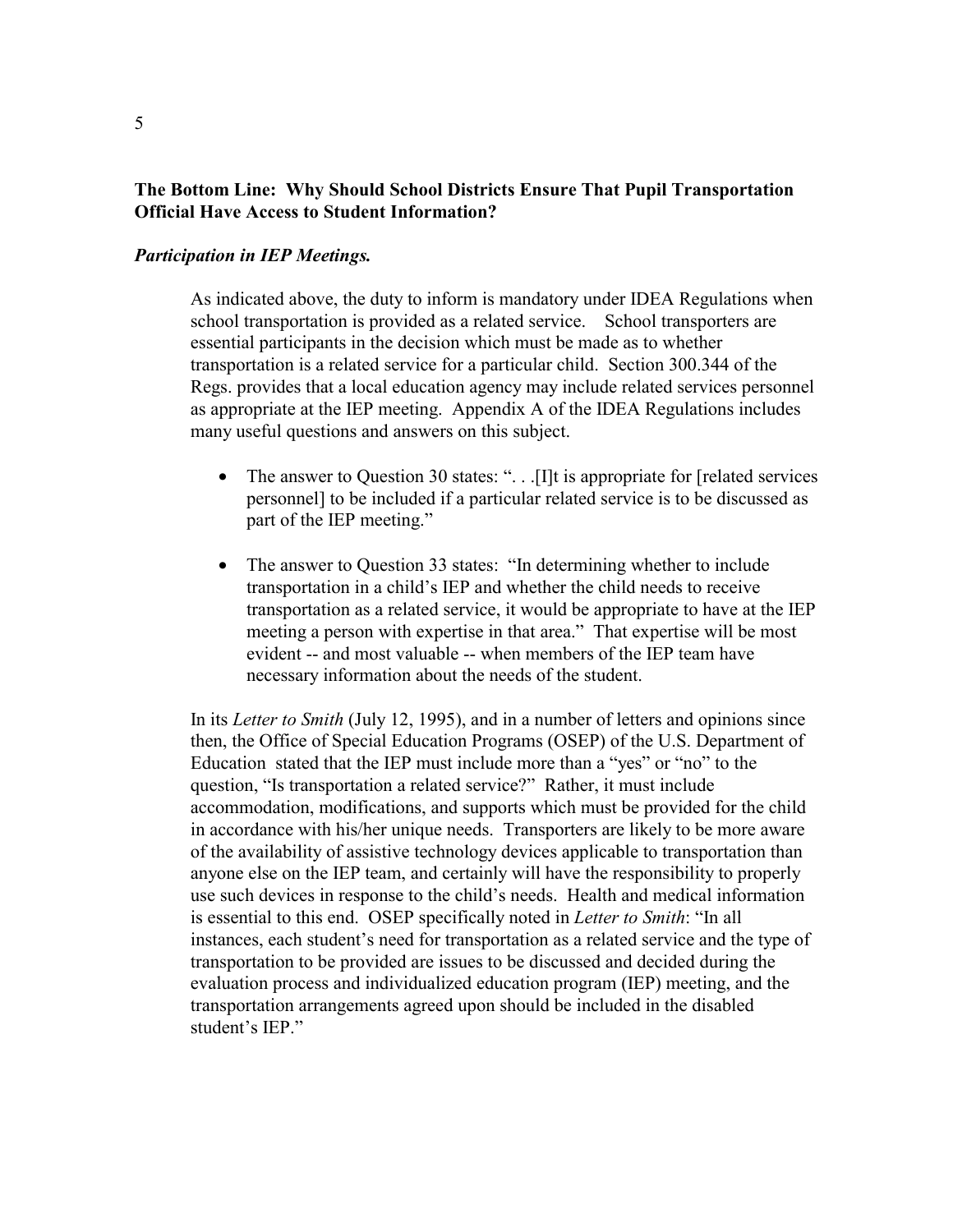"Transportation arrangements" are obvious components of the information transporters must receive. But remember, Section 300.342(b)(3) of the Regulations implementing Part B of the IDEA mandates that each related service provider know what s/he must do specifically to implement the IDEA. Consequently, other information, such as behavior intervention plans or assistive technology details, must be shared with school transporters in order to comply with this provision.

Finally, in order to determine necessary components of training for transporters, it is critical to share student health and medical information with driver trainers, and the occupational therapists, physical therapists, nurses and others who will work with them. How else can drivers and aides be aware of proper responses to the unique medical needs of students?

#### *Supporting the district's proposed transportation plan.*

A recent California case shows how driver training and provision of health and medical information can be an invaluable tool to help demonstrate that your chosen method of transportation for a particular student is reasonably calculated to meet his/her needs.

In Pleasant Valley School District, (37 IDELR 265, August 21, 2002), parents of a student with short-gut syndrome objected to the district's proposal to provide regular district transportation instead of continuing the door-to-door transportation the boy had received for more than three years.

Among the parents' concerns was the possibility that the student's g-tube would become dislodged or that he would have a seizure. The school nurse had trained the driver on whose bus the student had ridden, and could train other drivers accordingly. An emergency care plan, which would be shared with anyone who drove the student, embodied the proper procedures to employ in the event that the g-tube became dislodged. The plan also included the proper procedures to undertake should the student suffer a seizure. The fact that the driver would be ready if an emergency occurred was instrumental in the Hearing Officer's concluding that proper accommodations could be made on the regular education bus to address the unique needs of the child.

While school districts cannot be insurers of students' safety, they do have an obligation to take reasonable steps to respond to known dangers which may threaten the welfare of students and others. Students who, though not requiring special education, have health or medical challenges, may have a health action plan or other protocol which could have a bearing on school transportation.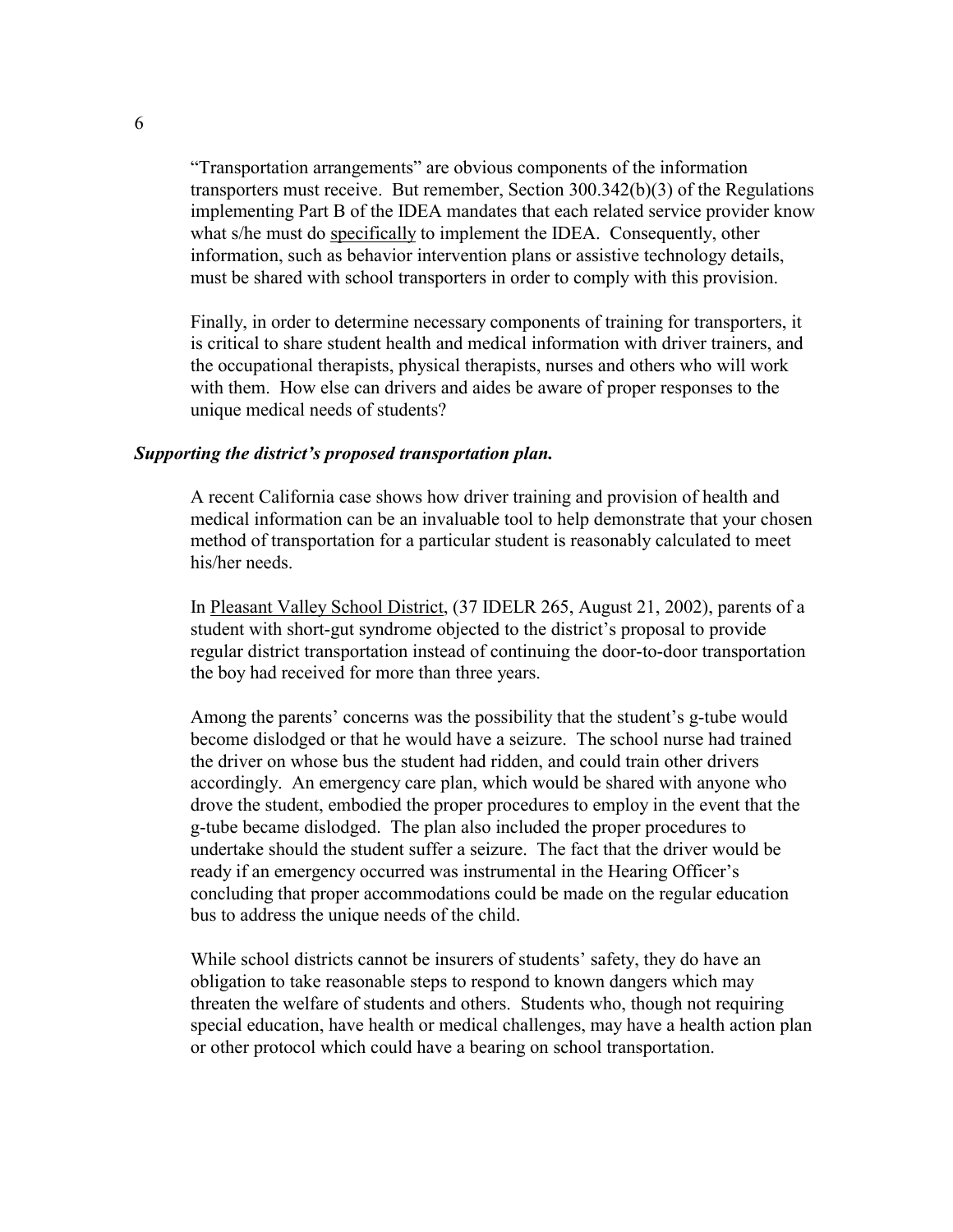#### **Are There Risks to School Districts if Information is Shared With Transporters?**

Generally, a single mistake by a school district or contractor will not amount to a violation of FERPA. However, the Family Compliance Office of the U.S. Department of Education, which investigates, processes and reviews complaints and violations under FERPA, may take steps regarding individuals who improperly disclose information from education records. Section 99.33 of the Regulations implementing FERPA provides:

"If this Office determines that a third party improperly re-discloses personally identifiable information from education records in violation of [FERPA], the educational agency or institution may not allow that third party access to personally identifiable information from education records for at least five years."

The implications of this section are significant. Since a school district makes a commitment when sharing information with a bus driver that the driver will not inappropriately "re-disclose" the information to a third party, there can be strong sanctions if that condition is not met. Since a driver needs certain information in order to do his/her job, a restriction which prevents access to necessary information for at least five years means that the driver cannot do his or her job. That situation would most likely result in termination. Even absent federal agency determination of a breach of confidentiality, or a privately brought action based on invasion of privacy or inaccuracy of the information, a school district might well consider this a sufficiently serious rule violation to impose consequences up to and including termination.

A school district violates FERPA if it has a policy of denying access to records to parents, or it has a policy of wrongly disclosing information to third parties. A parent or student over the age of 18 may file a complaint giving specifics about why that person thinks a school district has violated FERPA. The complaint must be submitted within 180 days of the alleged violation or of the date that the complainant knew of, or reasonably should have known of, the alleged violation. Following an agency investigation in which it is determined that a violation had occurred, the Family Compliance Office may take a number of steps:

- It will give the school district a reasonable period of time to comply with specific steps set out by the Office; and
- If the school district does not comply within that period, the Office may withhold federal monies, and/or issue an order to compel compliance.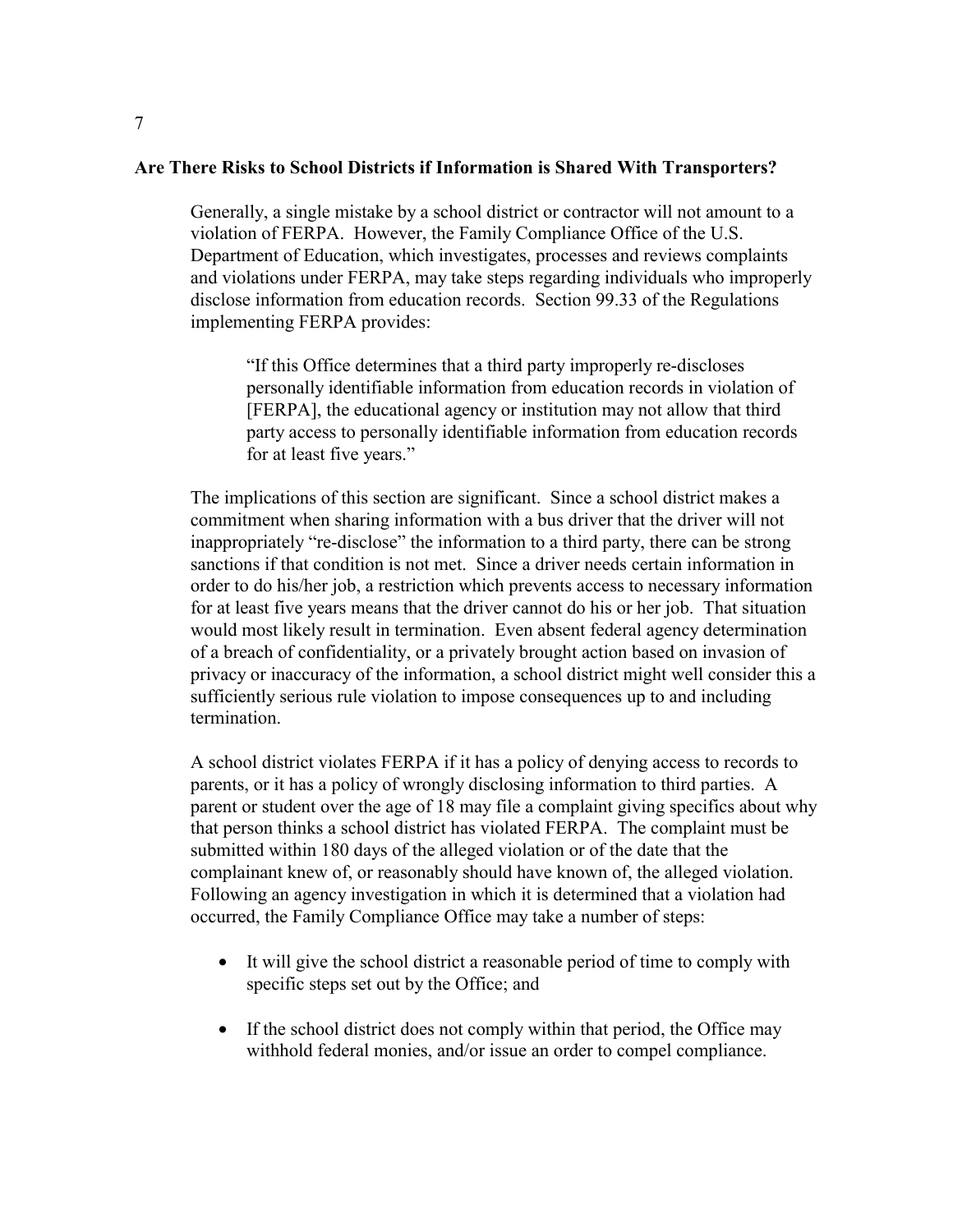Before the extreme sanction of loss of eligibility for federal funds is applied, a school district must not only have a policy and practice of violating FERPA, but also refuse to take steps to comply with FERPA within a reasonable period of time. Therefore, the school district which shares necessary information with drivers risks little. That is especially true in comparison with the potential risks to the safety and welfare of the student if important information is not shared. On the other hand, the driver who does not take that responsibility seriously risks losing his or her job.

#### **Conclusion**

 School transporters can legally receive information about students' health and medical conditions when these conditions may impact transportation planning and implementation. Factors to be considered in setting conditions for such disclosure include:

- (1) the determination of legitimate educational interest;
- (2) compliance with FERPA requirements of notice;
- (3) requiring confidentiality of the school transporters to whom the information is disclosed; and
- (4) training.

It is clear that once school transporters are trained regarding the requirements of confidentiality, school district and medical personnel are well-advised to share this information.

NOTE: A training video, "Confidential Records: Training for School Bus Drivers," was developed by Peggy Burns. Information on obtaining the video appears in the Biographical Information Section at the end of this Information Report.

© National Association of State Directors of Pupil Transportation Services. All rights reserved. March 2003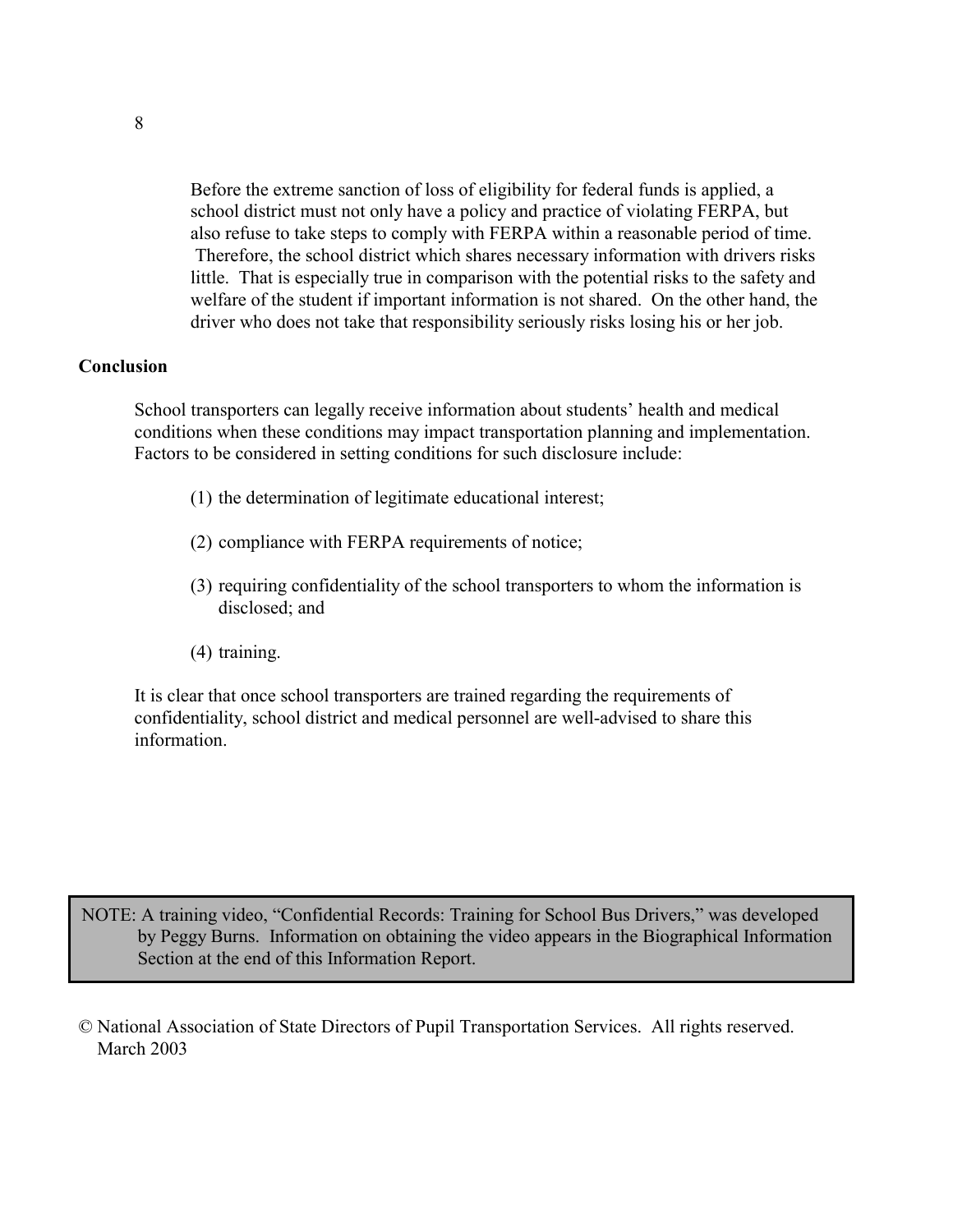# **APPENDIX**

# **Relevant Federal Regulations**

#### *IDEA Regulations*

- *Sec. 300.342(b)(2) and (3)*: "Each public agency shall ensure that. . .[t]he child's IEP is accessible to each. . .related service provider. . .who is responsible for its implementation;" and "Each. . .provider described in paragraph (b)(2) of this section is informed of - (i) His or her specific responsibilities related to implementing the child's IEP; and (ii) The specific accommodations, modifications, and supports that must be provided for the child in accordance with the IEP."
- *Sec. 300.560(c)*: "Participating agency means any agency or institution that collects, maintains, or uses personally identifiable information, or from which information is obtained, under Part B of the Act."
- *Sec. 300.560(b)*: "Education records means the type of records covered under the definition of 'education records' in 34 CFR part 99 (the regulations implementing the Family Educational Rights and Privacy Act of 1974.)"
- *Sec. 300.563*: "Each participating agency shall keep a record of parties obtaining access to education records collected, maintained, or used under Part B of the Act (except access by parents and authorized employees of the participating agency), including the name of the party, the date access was given, and the purpose for which the party is authorized to use the records."
- *Sec. 300.572(a)*: "Each participating agency shall protect the confidentiality of personally identifiable information at collection, storage, disclosure and destruction stages."
- *Sec. 300.572(c)*: "All persons collecting or using personally identifiable information must receive training or instruction regarding the State's policies and procedures under Sec. 300.127 and 34 CFR part 99."
- *Sec. 300.572(d)*: "Each participating agency shall maintain, for public inspection, a current listing of the names and positions of those employees within the agency who may have access to personally identifiable information."